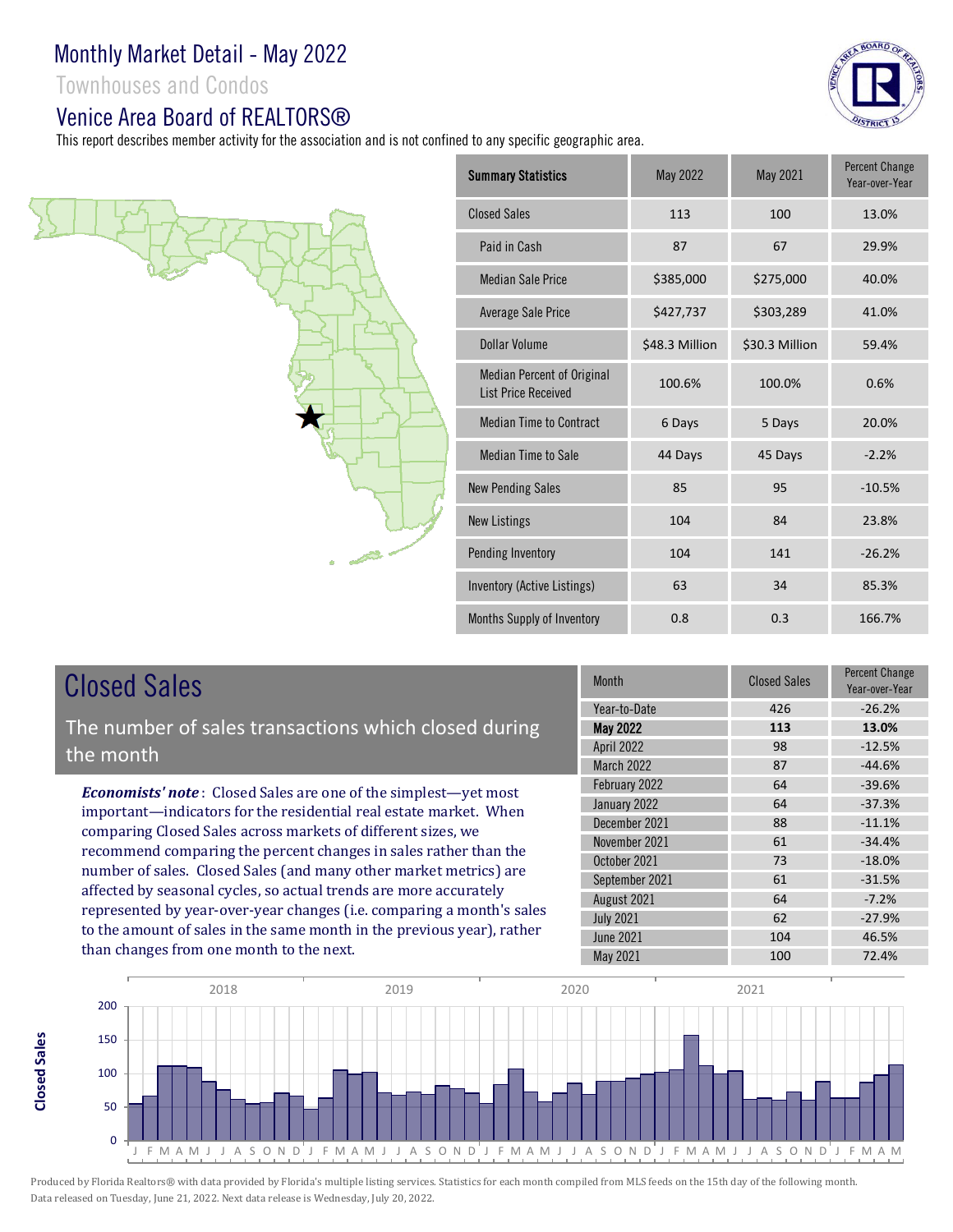Townhouses and Condos

# Venice Area Board of RFAI TORS®

This report describes member activity for the association and is not confined to any specific geographic area.



| Cash Sales                                                                     | <b>Month</b>      | <b>Cash Sales</b> | <b>Percent Change</b><br>Year-over-Year |
|--------------------------------------------------------------------------------|-------------------|-------------------|-----------------------------------------|
|                                                                                | Year-to-Date      | 304               | $-10.6%$                                |
| The number of Closed Sales during the month in which                           | <b>May 2022</b>   | 87                | 29.9%                                   |
| buyers exclusively paid in cash                                                | <b>April 2022</b> | 70                | $-5.4%$                                 |
|                                                                                | <b>March 2022</b> | 58                | $-31.8%$                                |
|                                                                                | February 2022     | 43                | $-29.5%$                                |
|                                                                                | January 2022      | 46                | $-13.2%$                                |
| <b>Economists' note:</b> Cash Sales can be a useful indicator of the extent to | December 2021     | 53                | $-5.4%$                                 |
| which investors are participating in the market. Why? Investors are            | November 2021     | 41                | $-8.9%$                                 |
| far more likely to have the funds to purchase a home available up front,       | October 2021      | 48                | 29.7%                                   |
| whereas the typical homebuyer requires a mortgage or some other                | September 2021    | 43                | 13.2%                                   |
| form of financing. There are, of course, many possible exceptions, so          | August 2021       | 47                | 23.7%                                   |
| this statistic should be interpreted with care.                                | <b>July 2021</b>  | 36                | 9.1%                                    |



# Cash Sales as a Percentage of Closed Sales

The percentage of Closed Sales during the month which were Cash Sales

*Economists' note* : This statistic is simply another way of viewing Cash Sales. The remaining percentages of Closed Sales (i.e. those not paid fully in cash) each month involved some sort of financing, such as mortgages, owner/seller financing, assumed loans, etc.

| <b>Month</b>     | <b>Percent of Closed</b><br>Sales Paid in Cash | <b>Percent Change</b><br>Year-over-Year |
|------------------|------------------------------------------------|-----------------------------------------|
| Year-to-Date     | 71.4%                                          | 21.2%                                   |
| <b>May 2022</b>  | 77.0%                                          | 14.9%                                   |
| April 2022       | 71.4%                                          | 8.0%                                    |
| March 2022       | 66.7%                                          | 23.3%                                   |
| February 2022    | 67.2%                                          | 16.9%                                   |
| January 2022     | 71.9%                                          | 38.3%                                   |
| December 2021    | 60.2%                                          | 6.4%                                    |
| November 2021    | 67.2%                                          | 38.8%                                   |
| October 2021     | 65.8%                                          | 58.2%                                   |
| September 2021   | 70.5%                                          | 65.1%                                   |
| August 2021      | 73.4%                                          | 33.2%                                   |
| <b>July 2021</b> | 58.1%                                          | 51.3%                                   |
| <b>June 2021</b> | 65.4%                                          | 45.0%                                   |
| May 2021         | 67.0%                                          | 17.8%                                   |

June 2021 68 112.5%

May 2021 67 103.0%

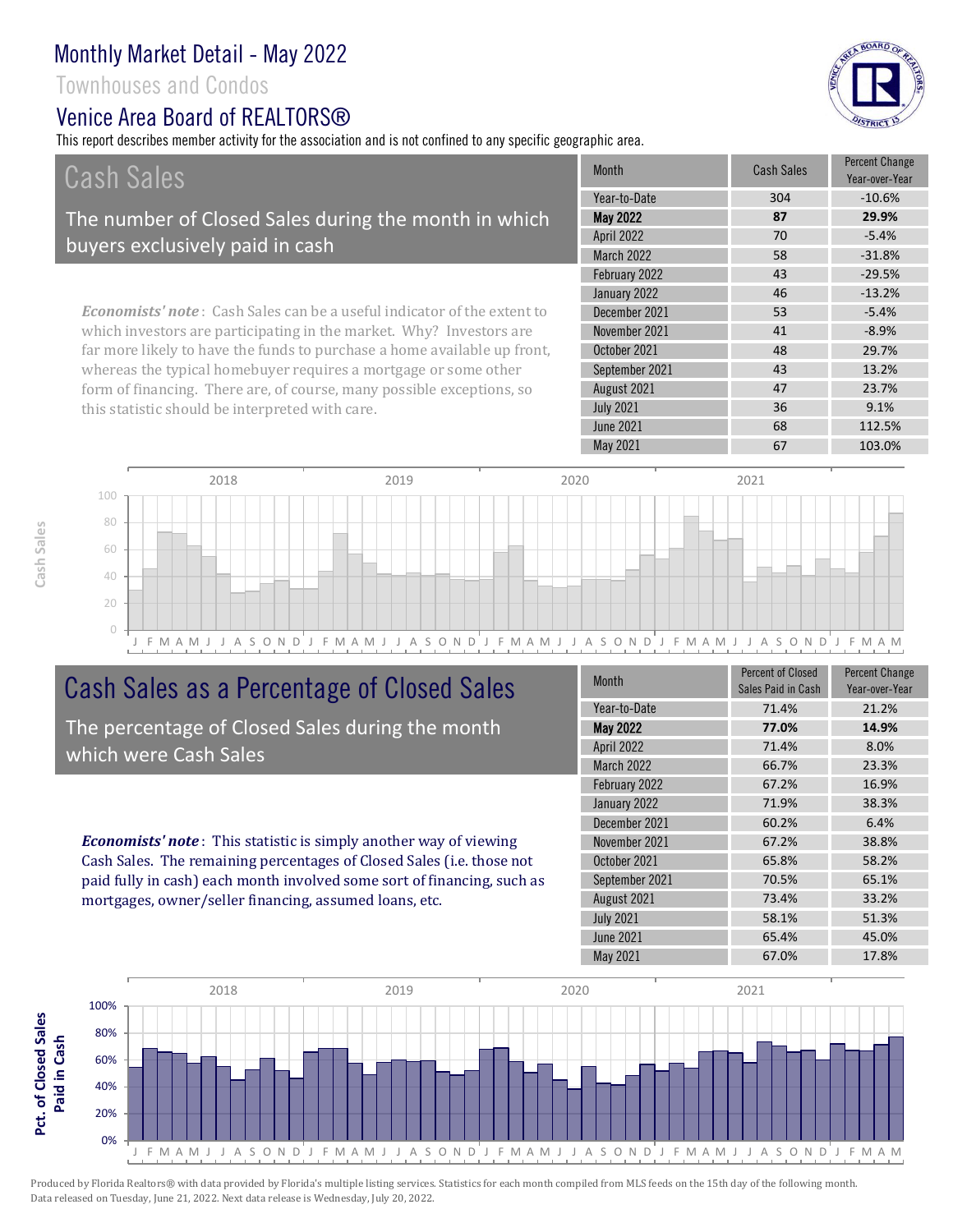Townhouses and Condos

# Venice Area Board of RFAI TORS®

This report describes member activity for the association and is not confined to any specific geographic area.

Median Sale Price

### The median sale price reported for the month (i.e. 50% of sales were above and 50% of sales were below)

*Economists' note* : Median Sale Price is our preferred summary statistic for price activity because, unlike Average Sale Price, Median Sale Price is not sensitive to high sale prices for small numbers of homes that may not be characteristic of the market area. Keep in mind that median price trends over time are not always solely caused by changes in the general value of local real estate. Median sale price only reflects the values of the homes that *sold* each month, and the mix of the types of homes that sell can change over time.

| <b>Month</b>     | <b>Median Sale Price</b> | <b>Percent Change</b><br>Year-over-Year |
|------------------|--------------------------|-----------------------------------------|
| Year-to-Date     | \$341,300                | 33.9%                                   |
| <b>May 2022</b>  | \$385,000                | 40.0%                                   |
| April 2022       | \$345,650                | 30.4%                                   |
| March 2022       | \$331,270                | 33.0%                                   |
| February 2022    | \$317,856                | 29.7%                                   |
| January 2022     | \$335,000                | 39.6%                                   |
| December 2021    | \$322,450                | 33.2%                                   |
| November 2021    | \$320,000                | 33.4%                                   |
| October 2021     | \$320,000                | 50.2%                                   |
| September 2021   | \$290,000                | 21.4%                                   |
| August 2021      | \$261,250                | 30.6%                                   |
| <b>July 2021</b> | \$281,200                | 41.0%                                   |
| <b>June 2021</b> | \$255,500                | 6.5%                                    |
| May 2021         | \$275,000                | 37.8%                                   |



# Average Sale Price

The average sale price reported for the month (i.e. total sales in dollars divided by the number of sales)

*Economists' note* : Usually, we prefer Median Sale Price over Average Sale Price as a summary statistic for home prices. However, Average Sale Price does have its uses—particularly when it is analyzed alongside the Median Sale Price. For one, the relative difference between the two statistics can provide some insight into the market for higher-end homes in an area.

| <b>Month</b>     | <b>Average Sale Price</b> | <b>Percent Change</b><br>Year-over-Year |
|------------------|---------------------------|-----------------------------------------|
| Year-to-Date     | \$389,731                 | 37.4%                                   |
| <b>May 2022</b>  | \$427,737                 | 41.0%                                   |
| April 2022       | \$381,346                 | 27.6%                                   |
| March 2022       | \$384,654                 | 37.7%                                   |
| February 2022    | \$360,663                 | 33.1%                                   |
| January 2022     | \$371,439                 | 38.6%                                   |
| December 2021    | \$381,664                 | 45.7%                                   |
| November 2021    | \$327,443                 | 28.5%                                   |
| October 2021     | \$348,349                 | 43.1%                                   |
| September 2021   | \$378,402                 | 52.5%                                   |
| August 2021      | \$292,178                 | 27.9%                                   |
| <b>July 2021</b> | \$314,613                 | 38.7%                                   |
| <b>June 2021</b> | \$290,456                 | 19.1%                                   |
| May 2021         | \$303,289                 | 27.7%                                   |





Median Sale Price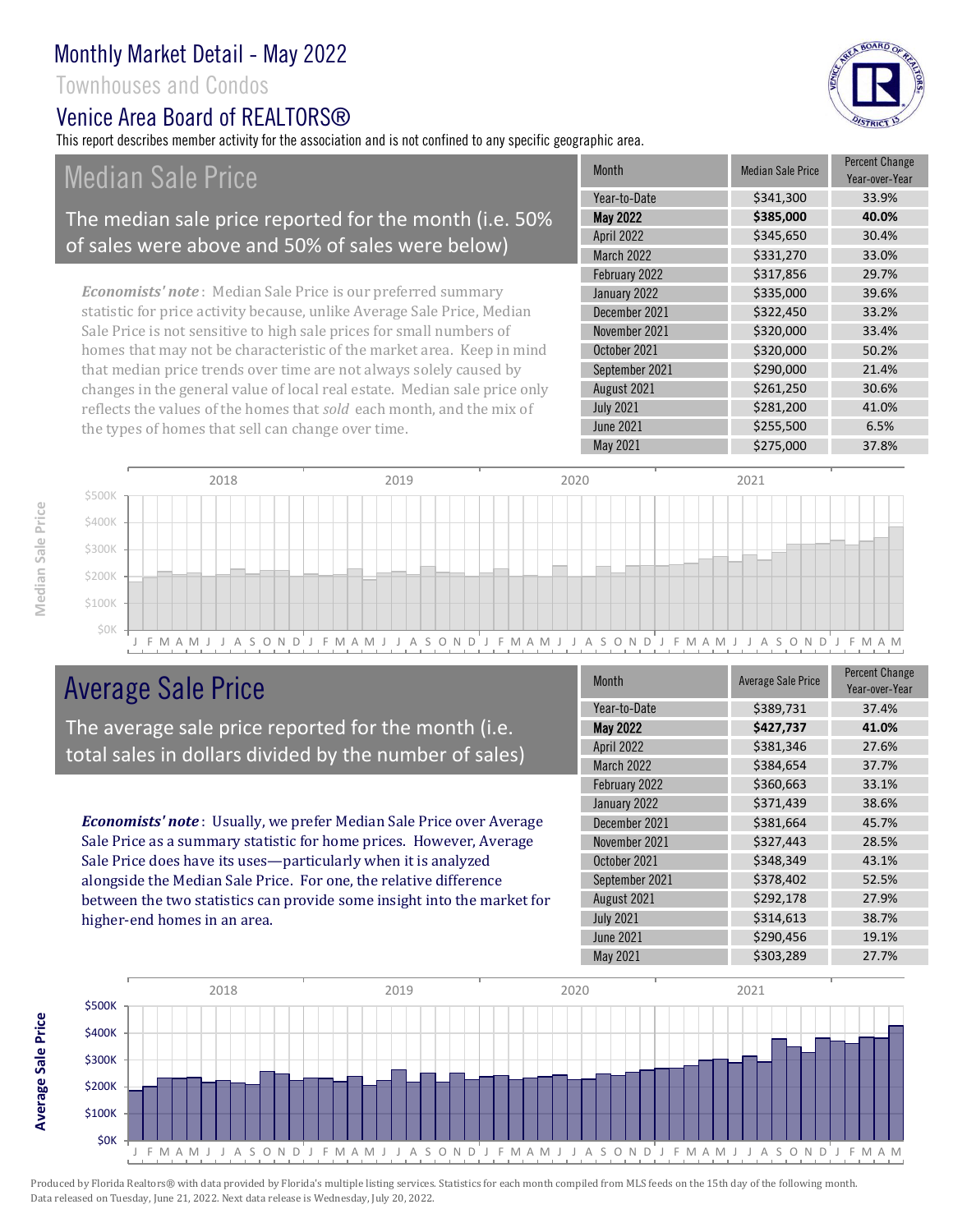Townhouses and Condos

### Venice Area Board of RFAI TORS®

This report describes member activity for the association and is not confined to any specific geographic area.

# Dollar Volume

The sum of the sale prices for all sales which closed during the month

*Economists' note* : Dollar Volume is simply the sum of all sale prices in a given time period, and can quickly be calculated by multiplying Closed Sales by Average Sale Price. It is a strong indicator of the health of the real estate industry in a market, and is of particular interest to real estate professionals, investors, analysts, and government agencies. Potential home sellers and home buyers, on the other hand, will likely be better served by paying attention to trends in the two components of Dollar Volume (i.e. sales and prices) individually.

| <b>Month</b>     | Dollar Volume   | <b>Percent Change</b><br>Year-over-Year |
|------------------|-----------------|-----------------------------------------|
| Year-to-Date     | \$166.0 Million | 1.4%                                    |
| <b>May 2022</b>  | \$48.3 Million  | 59.4%                                   |
| April 2022       | \$37.4 Million  | 11.7%                                   |
| March 2022       | \$33.5 Million  | $-23.7%$                                |
| February 2022    | \$23.1 Million  | $-19.6%$                                |
| January 2022     | \$23.8 Million  | $-13.0%$                                |
| December 2021    | \$33.6 Million  | 29.5%                                   |
| November 2021    | \$20.0 Million  | $-15.7%$                                |
| October 2021     | \$25.4 Million  | 17.4%                                   |
| September 2021   | \$23.1 Million  | 4.5%                                    |
| August 2021      | \$18.7 Million  | 18.6%                                   |
| <b>July 2021</b> | \$19.5 Million  | 0.0%                                    |
| <b>June 2021</b> | \$30.2 Million  | 74.5%                                   |
| May 2021         | \$30.3 Million  | 120.2%                                  |



# Median Percent of Original List Price Received

The median of the sale price (as a percentage of the original list price) across all properties selling during the month

*Economists' note* : The Median Percent of Original List Price Received is useful as an indicator of market recovery, since it typically rises as buyers realize that the market may be moving away from them and they need to match the selling price (or better it) in order to get a contract on the house. This is usually the last measure to indicate a market has shifted from down to up, so it is what we would call a *lagging* indicator.

| <b>Month</b>      | Med. Pct. of Orig.<br><b>List Price Received</b> | <b>Percent Change</b><br>Year-over-Year |
|-------------------|--------------------------------------------------|-----------------------------------------|
| Year-to-Date      | 102.2%                                           | 3.3%                                    |
| <b>May 2022</b>   | 100.6%                                           | 0.6%                                    |
| April 2022        | 104.7%                                           | 4.7%                                    |
| <b>March 2022</b> | 103.1%                                           | 4.8%                                    |
| February 2022     | 100.0%                                           | 1.9%                                    |
| January 2022      | 100.0%                                           | 2.6%                                    |
| December 2021     | 100.0%                                           | 3.0%                                    |
| November 2021     | 100.0%                                           | 3.5%                                    |
| October 2021      | 100.0%                                           | 4.1%                                    |
| September 2021    | 100.0%                                           | 3.1%                                    |
| August 2021       | 100.1%                                           | 4.1%                                    |
| <b>July 2021</b>  | 100.0%                                           | 4.4%                                    |
| <b>June 2021</b>  | 100.6%                                           | 5.1%                                    |
| May 2021          | 100.0%                                           | 5.0%                                    |





Produced by Florida Realtors® with data provided by Florida's multiple listing services. Statistics for each month compiled from MLS feeds on the 15th day of the following month. Data released on Tuesday, June 21, 2022. Next data release is Wednesday, July 20, 2022.

**Med. Pct. of Orig.**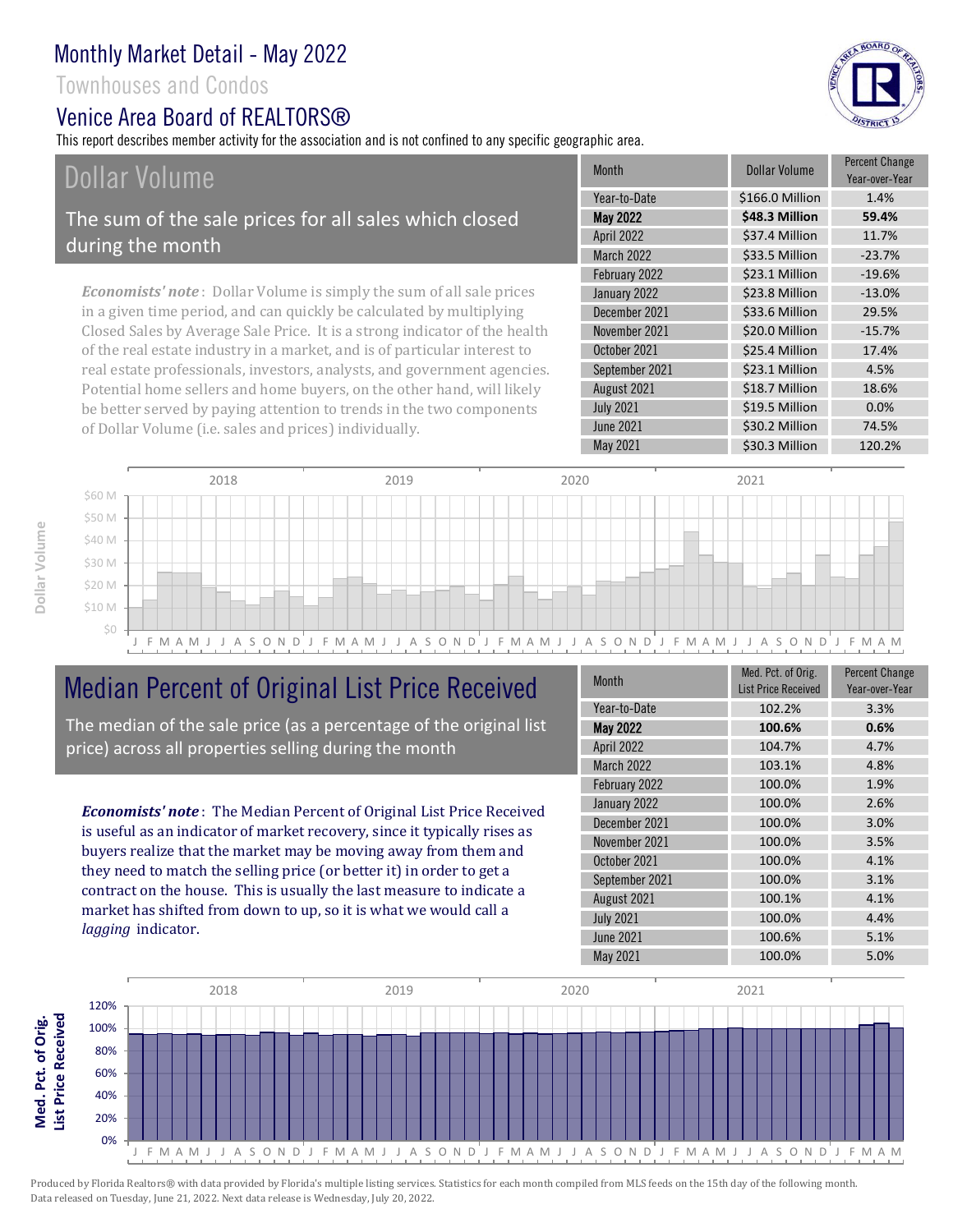### Townhouses and Condos

# Venice Area Board of RFAI TORS®

This report describes member activity for the association and is not confined to any specific geographic area.

# Median Time to Contract

### The median number of days between the listing date and contract date for all Closed Sales during the month

*Economists' note* : Like Time to Sale, Time to Contract is a measure of the length of the home selling process calculated for sales which closed during the month. The difference is that Time to Contract measures the number of days between the initial listing of a property and the signing of the contract which eventually led to the closing of the sale. When the gap between Median Time to Contract and Median Time to Sale grows, it is usually a sign of longer closing times and/or declining numbers of cash sales.

| <b>Month</b>     | <b>Median Time to</b><br>Contract | <b>Percent Change</b><br>Year-over-Year |
|------------------|-----------------------------------|-----------------------------------------|
| Year-to-Date     | 4 Days                            | $-69.2%$                                |
| <b>May 2022</b>  | 6 Days                            | 20.0%                                   |
| April 2022       | 3 Days                            | $-40.0%$                                |
| March 2022       | 4 Days                            | $-76.5%$                                |
| February 2022    | 5 Days                            | $-70.6%$                                |
| January 2022     | 4 Days                            | $-90.2%$                                |
| December 2021    | 5 Days                            | $-82.1%$                                |
| November 2021    | 6 Days                            | $-81.3%$                                |
| October 2021     | 6 Days                            | $-86.7%$                                |
| September 2021   | 6 Days                            | $-81.8%$                                |
| August 2021      | 3 Days                            | $-91.2%$                                |
| <b>July 2021</b> | 7 Days                            | $-75.9%$                                |
| <b>June 2021</b> | 4 Days                            | $-93.5%$                                |
| May 2021         | 5 Days                            | $-89.1%$                                |



# Median Time to Sale

**Median Time to Contract**

Median Time to

**Median Time to** 

The median number of days between the listing date and closing date for all Closed Sales during the month

*Economists' note* : Time to Sale is a measure of the length of the home selling process, calculated as the number of days between the initial listing of a property and the closing of the sale. *Median* Time to Sale is the amount of time the "middle" property selling this month was on the market. That is, 50% of homes selling this month took *less* time to sell, and 50% of homes took *more* time to sell. Median Time to Sale gives a more accurate picture than Average Time to Sale, which can be skewed upward by small numbers of properties taking an abnormally long time to sell.

| <b>Month</b>      | <b>Median Time to Sale</b> | <b>Percent Change</b><br>Year-over-Year |
|-------------------|----------------------------|-----------------------------------------|
| Year-to-Date      | 42 Days                    | $-26.3%$                                |
| <b>May 2022</b>   | 44 Days                    | $-2.2%$                                 |
| <b>April 2022</b> | 43 Days                    | $-8.5%$                                 |
| March 2022        | 41 Days                    | $-31.7%$                                |
| February 2022     | 44 Days                    | $-25.4%$                                |
| January 2022      | 40 Days                    | $-51.8%$                                |
| December 2021     | 48 Days                    | $-29.4%$                                |
| November 2021     | 41 Days                    | $-43.1%$                                |
| October 2021      | 48 Days                    | $-42.2%$                                |
| September 2021    | 44 Days                    | $-36.2%$                                |
| August 2021       | 40 Days                    | $-47.4%$                                |
| <b>July 2021</b>  | 49 Days                    | $-27.9%$                                |
| <b>June 2021</b>  | 43 Days                    | $-55.7%$                                |
| <b>May 2021</b>   | 45 Days                    | $-45.8%$                                |





BOARD OF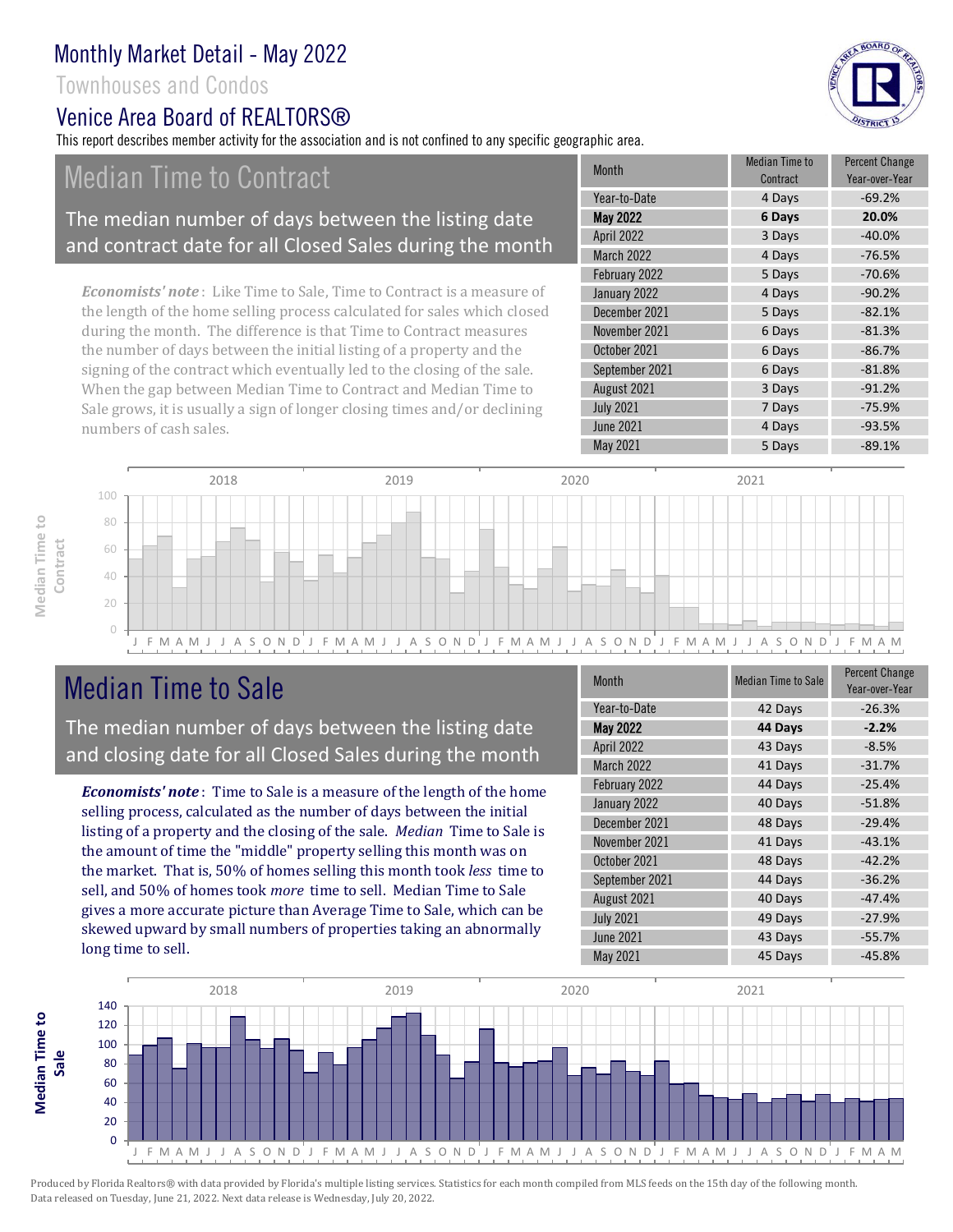Townhouses and Condos

### Venice Area Board of REALTORS®

This report describes member activity for the association and is not confined to any specific geographic area.

BOARD OF

# New Pending Sales

### The number of listed properties that went under contract during the month

*Economists' note* : Because of the typical length of time it takes for a sale to close, economists consider Pending Sales to be a decent indicator of potential future Closed Sales. It is important to bear in mind, however, that not all Pending Sales will be closed successfully. So, the effectiveness of Pending Sales as a future indicator of Closed Sales is susceptible to changes in market conditions such as the availability of financing for homebuyers and the inventory of distressed properties for sale.

|  | <b>Month</b>      | <b>New Pending Sales</b> | <b>Percent Change</b><br>Year-over-Year |
|--|-------------------|--------------------------|-----------------------------------------|
|  | Year-to-Date      | 450                      | $-24.2%$                                |
|  | <b>May 2022</b>   | 85                       | $-10.5%$                                |
|  | <b>April 2022</b> | 95                       | $-16.7%$                                |
|  | <b>March 2022</b> | 89                       | $-24.6%$                                |
|  | February 2022     | 82                       | $-38.3%$                                |
|  | January 2022      | 99                       | $-26.1%$                                |
|  | December 2021     | 67                       | $-36.2%$                                |
|  | November 2021     | 70                       | $-32.0%$                                |
|  | October 2021      | 78                       | $-18.8%$                                |
|  | September 2021    | 69                       | $-28.1%$                                |
|  | August 2021       | 72                       | $-18.2%$                                |
|  | <b>July 2021</b>  | 65                       | $-15.6%$                                |
|  | <b>June 2021</b>  | 60                       | $-38.1%$                                |
|  | <b>May 2021</b>   | 95                       | 8.0%                                    |



# New Listings

The number of properties put onto the market during the month

*Economists' note* : New Listings tend to rise in delayed response to increasing prices, so they are often seen as a lagging indicator of market health. As prices rise, potential sellers raise their estimations of value—and in the most recent cycle, rising prices have freed up many potential sellers who were previously underwater on their mortgages. Note that in our calculations, we take care to not include properties that were recently taken off the market and quickly relisted, since these are not really *new* listings.

| <b>Month</b>     | <b>New Listings</b> | <b>Percent Change</b><br>Year-over-Year |
|------------------|---------------------|-----------------------------------------|
| Year-to-Date     | 470                 | $-3.9%$                                 |
| <b>May 2022</b>  | 104                 | 23.8%                                   |
| April 2022       | 100                 | 12.4%                                   |
| March 2022       | 105                 | 1.9%                                    |
| February 2022    | 75                  | $-23.5%$                                |
| January 2022     | 86                  | $-25.2%$                                |
| December 2021    | 66                  | $-15.4%$                                |
| November 2021    | 61                  | $-26.5%$                                |
| October 2021     | 76                  | $-24.8%$                                |
| September 2021   | 70                  | $-21.3%$                                |
| August 2021      | 79                  | $-13.2%$                                |
| <b>July 2021</b> | 77                  | $-14.4%$                                |
| <b>June 2021</b> | 60                  | $-39.4%$                                |
| May 2021         | 84                  | $-14.3%$                                |



Produced by Florida Realtors® with data provided by Florida's multiple listing services. Statistics for each month compiled from MLS feeds on the 15th day of the following month. Data released on Tuesday, June 21, 2022. Next data release is Wednesday, July 20, 2022.

**New Listings**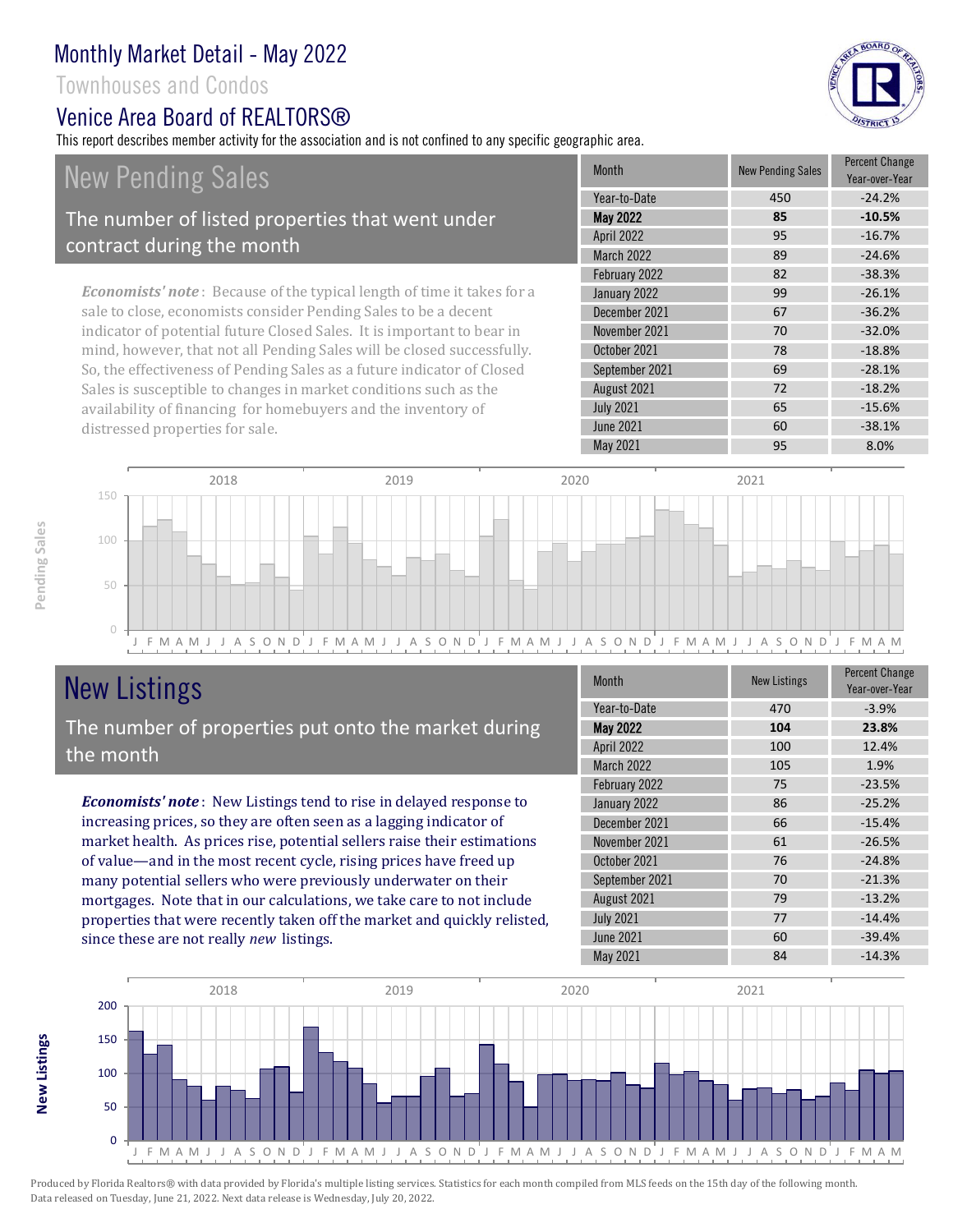Townhouses and Condos

### Venice Area Board of REALTORS®

This report describes member activity for the association and is not confined to any specific geographic area.

# Inventory (Active Listings)

The number of property listings active at the end of the month

*Economists' note* : There are a number of ways to define and calculate Inventory. Our method is to simply count the number of active listings on the last day of the month, and hold this number to compare with the same month the following year. Inventory rises when New Listings are outpacing the number of listings that go off-market (regardless of whether they actually sell). Likewise, it falls when New Listings aren't keeping up with the rate at which homes are going off-market.

| <b>Month</b>      | Inventory | <b>Percent Change</b><br>Year-over-Year |
|-------------------|-----------|-----------------------------------------|
| YTD (Monthly Avg) | 41        | $-41.3%$                                |
| May 2022          | 63        | 85.3%                                   |
| April 2022        | 46        | $-2.1%$                                 |
| March 2022        | 39        | $-40.0%$                                |
| February 2022     | 25        | $-70.2%$                                |
| January 2022      | 33        | $-72.7%$                                |
| December 2021     | 43        | $-69.5%$                                |
| November 2021     | 43        | $-76.5%$                                |
| October 2021      | 54        | $-74.5%$                                |
| September 2021    | 57        | $-72.9%$                                |
| August 2021       | 53        | $-76.7%$                                |
| <b>July 2021</b>  | 46        | $-79.4%$                                |
| <b>June 2021</b>  | 31        | $-85.8%$                                |
| May 2021          | 34        | $-85.3%$                                |



# Months Supply of Inventory

An estimate of the number of months it will take to deplete the current Inventory given recent sales rates

*Economists' note* : MSI is a useful indicator of market conditions. The benchmark for a balanced market (favoring neither buyer nor seller) is 5.5 months of inventory. Anything higher is traditionally a buyers' market, and anything lower is a sellers' market. There is no single accepted way of calculating MSI. A common method is to divide current Inventory by the most recent month's Closed Sales count, but this count is a usually poor predictor of future Closed Sales due to seasonal cycles. To eliminate seasonal effects, we use the 12-month average of monthly Closed Sales instead.

| <b>Month</b>             | <b>Months Supply</b> | <b>Percent Change</b><br>Year-over-Year |
|--------------------------|----------------------|-----------------------------------------|
| <b>YTD (Monthly Avg)</b> | 0.5                  | $-37.5%$                                |
| <b>May 2022</b>          | 0.8                  | 166.7%                                  |
| April 2022               | 0.6                  | 20.0%                                   |
| March 2022               | 0.5                  | $-28.6%$                                |
| February 2022            | 0.3                  | $-70.0%$                                |
| January 2022             | 0.4                  | $-71.4%$                                |
| December 2021            | 0.5                  | $-70.6%$                                |
| November 2021            | 0.5                  | $-78.3%$                                |
| October 2021             | 0.6                  | $-77.8%$                                |
| September 2021           | 0.6                  | $-77.8%$                                |
| August 2021              | 0.5                  | $-83.3%$                                |
| <b>July 2021</b>         | 0.5                  | $-82.8%$                                |
| June 2021                | 0.3                  | $-90.0%$                                |
| May 2021                 | 0.3                  | $-90.3%$                                |



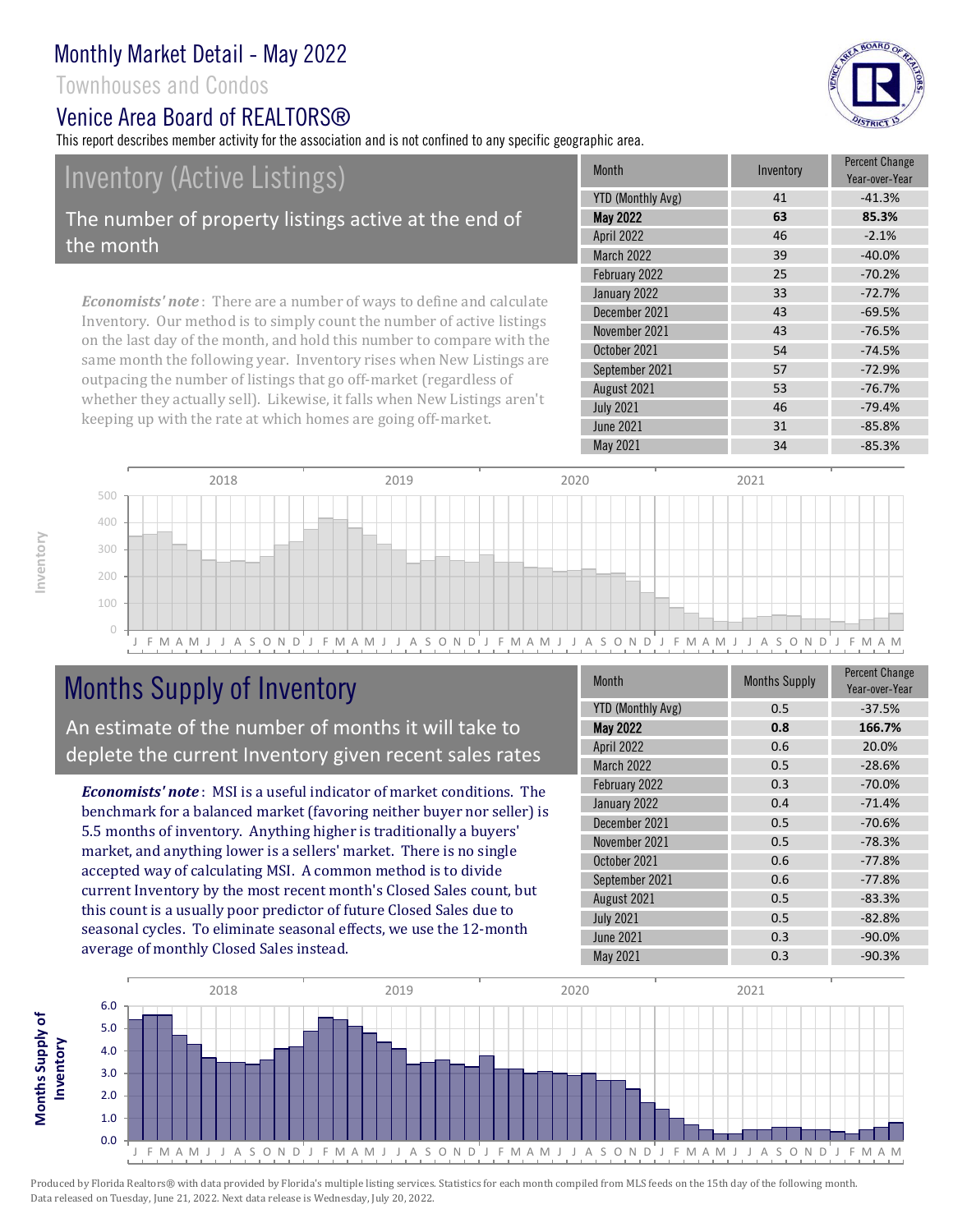### Townhouses and Condos

### Venice Area Board of REALTORS®

This report describes member activity for the association and is not confined to any specific geographic area.

# Closed Sales by Sale Price

#### The number of sales transactions which closed during the month

*Economists' note:* Closed Sales are one of the simplest—yet most important—indicators for the residential real estate market. When comparing Closed Sales across markets of different sizes, we recommend comparing the percent changes in sales rather than the number of sales. Closed Sales (and many other market metrics) are affected by seasonal cycles, so actual trends are more accurately represented by year-over-year changes (i.e. comparing a month's sales to the amount of sales in the same month in the previous year), rather than changes from one month to the next.

| Sale Price            | <b>Closed Sales</b> | <b>Percent Change</b><br>Year-over-Year |
|-----------------------|---------------------|-----------------------------------------|
| Less than \$50,000    | 0                   | N/A                                     |
| \$50,000 - \$99,999   | 0                   | $-100.0%$                               |
| $$100,000 - $149,999$ | 0                   | $-100.0%$                               |
| $$150,000 - $199,999$ | $\overline{2}$      | $-83.3%$                                |
| \$200,000 - \$249,999 | $\overline{7}$      | $-58.8%$                                |
| \$250,000 - \$299,999 | 26                  | 4.0%                                    |
| \$300,000 - \$399,999 | 24                  | $-17.2%$                                |
| \$400,000 - \$599,999 | 38                  | 1800.0%                                 |
| \$600,000 - \$999,999 | 16                  | 100.0%                                  |
| \$1,000,000 or more   | 0                   | N/A                                     |



# Median Time to Contract by Sale Price The median number of days between the listing date and contract date for all Closed Sales during the month

*Economists' note* : Like Time to Sale, Time to Contract is a measure of the length of the home selling process calculated for sales which closed during the month. The difference is that Time to Contract measures the number of days between the initial listing of a property and the signing of the contract which eventually led to the closing of the sale. When the gap between Median Time to Contract and Median Time to Sale grows, it is usually a sign of longer closing times and/or declining numbers of cash sales.

| Sale Price            | Median Time to<br>Contract | <b>Percent Change</b><br>Year-over-Year |
|-----------------------|----------------------------|-----------------------------------------|
| Less than \$50,000    | (No Sales)                 | N/A                                     |
| \$50,000 - \$99,999   | (No Sales)                 | N/A                                     |
| $$100,000 - $149,999$ | (No Sales)                 | N/A                                     |
| $$150,000 - $199,999$ | 6 Days                     | $-14.3%$                                |
| \$200,000 - \$249,999 | 2 Days                     | $-88.9%$                                |
| \$250,000 - \$299,999 | 9 Days                     | 200.0%                                  |
| \$300,000 - \$399,999 | 7 Days                     | 250.0%                                  |
| \$400,000 - \$599,999 | 4 Days                     | 0.0%                                    |
| \$600,000 - \$999,999 | 19 Days                    | $-42.4%$                                |
| \$1,000,000 or more   | (No Sales)                 | N/A                                     |



Produced by Florida Realtors® with data provided by Florida's multiple listing services. Statistics for each month compiled from MLS feeds on the 15th day of the following month. Data released on Tuesday, June 21, 2022. Next data release is Wednesday, July 20, 2022.

**Median Time to Contract Median Time to Contract**

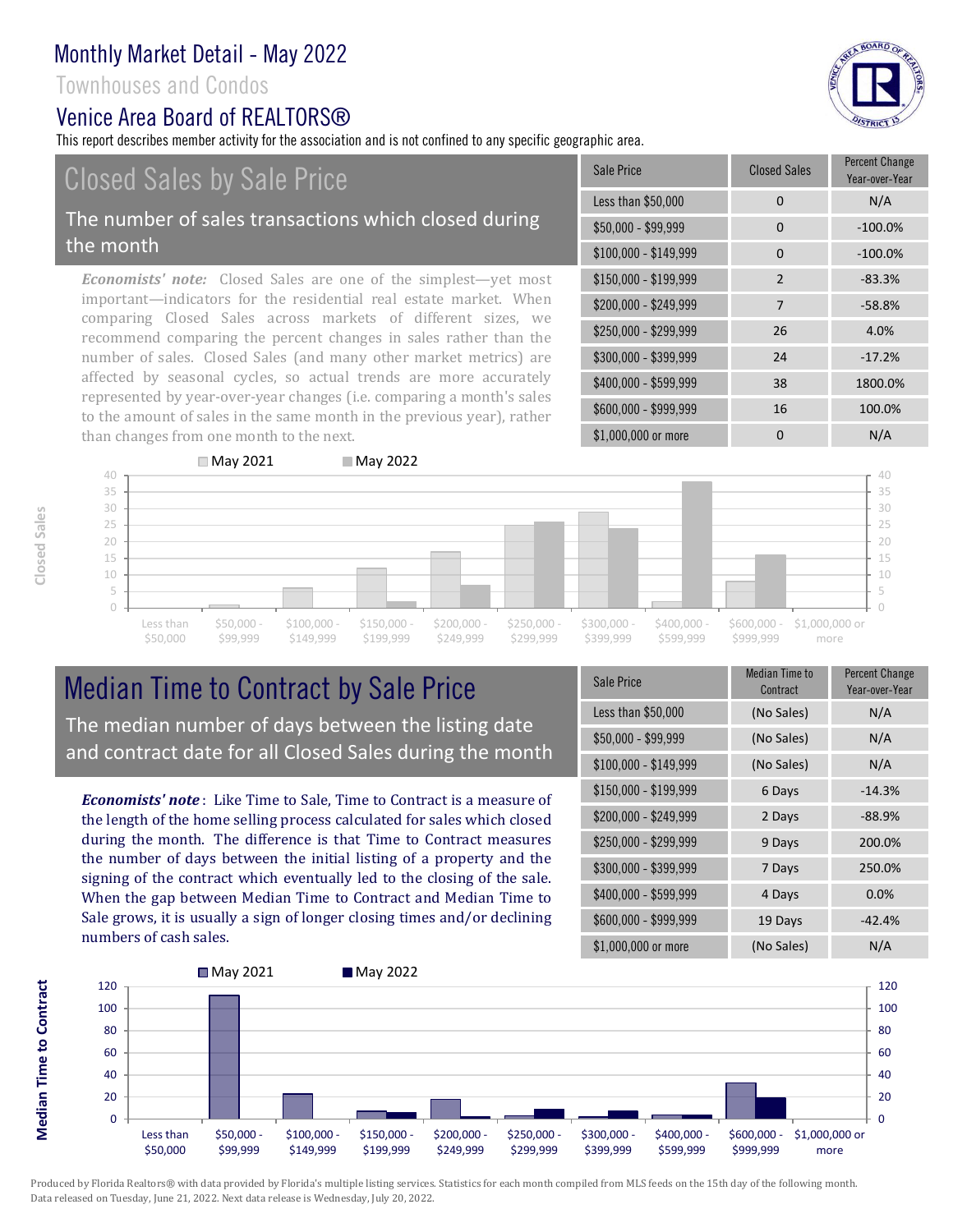### Townhouses and Condos

the month

### Venice Area Board of REALTORS®

New Listings by Initial Listing Price

since these are not really *new* listings.

This report describes member activity for the association and is not confined to any specific geographic area.



\$1,000,000 or more 2 100.0%

**New Listings**

**Inventory**



# Inventory by Current Listing Price The number of property listings active at the end of the month

*Economists' note* : There are a number of ways to define and calculate Inventory. Our method is to simply count the number of active listings on the last day of the month, and hold this number to compare with the same month the following year. Inventory rises when New Listings are outpacing the number of listings that go off-market (regardless of whether they actually sell). Likewise, it falls when New Listings aren't keeping up with the rate at which homes are going off-market.

| <b>Current Listing Price</b> | Inventory | Percent Change<br>Year-over-Year |
|------------------------------|-----------|----------------------------------|
| Less than \$50,000           | $\Omega$  | N/A                              |
| $$50,000 - $99,999$          | $\Omega$  | $-100.0%$                        |
| \$100,000 - \$149,999        | 2         | 0.0%                             |
| $$150,000 - $199,999$        | 5         | 66.7%                            |
| \$200,000 - \$249,999        | 5         | $-16.7%$                         |
| \$250,000 - \$299,999        | 5         | 150.0%                           |
| \$300,000 - \$399,999        | 12        | 200.0%                           |
| \$400,000 - \$599,999        | 17        | 325.0%                           |
| \$600,000 - \$999,999        | 10        | 25.0%                            |
| \$1,000,000 or more          | 7         | 133.3%                           |